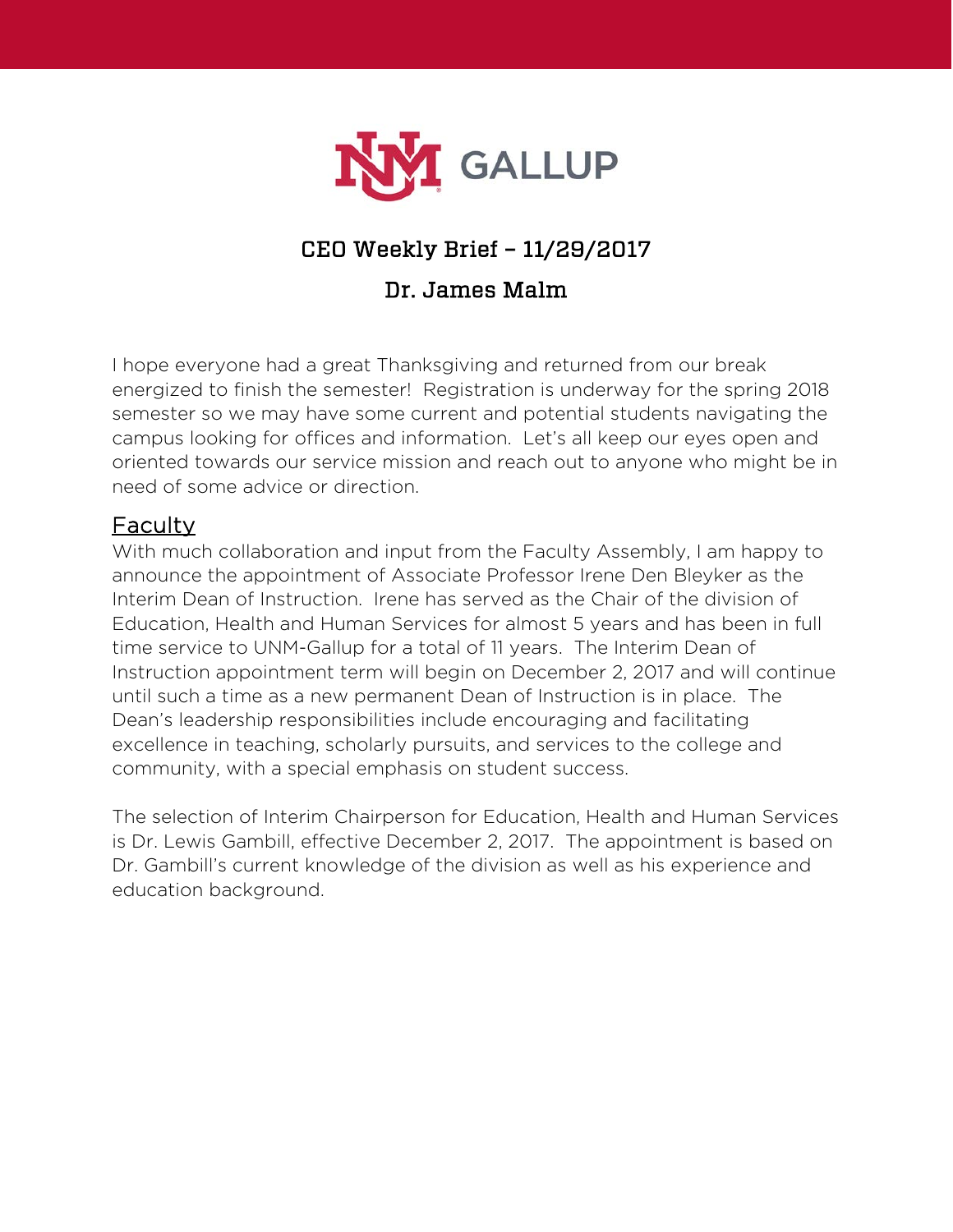





I wish Professor Ken Roberts, Dean of Instruction, the best of luck upon his impending retirement. I was just notified by Provost Craig White that Ken has been awarded emeritus status on the faculty. This is a very prestigious appointment and caps off a wonderful 25+ year career. In his memo, Provost White notes, "I am pleased to write on behalf of the University of New Mexico to let you know that, by vote of the senior faculty in your home department, you have officially been awarded emeritus status on the faculty. This will become official upon your retirement from UNM, when you may officially begin listing yourself as follows:

- Dean Emeritus of UNM-Gallup
- Professor Emeritus of Art and Art History at UNM-Gallup."

#### **Staff**

Please remember to complete the mandatory UNM training by this Friday, December 1st. The three mandatory university-trainings, *Basic Safety, Intersections and Active Shooter*, can be accessed through Learning Central and taken online from your desk.

The search committee for a new Director of Business Operations will be charged this week. Many thanks and good wishes to departing DBO Rick Goshorn. Rick will continue to advise us in financial matters until a permanent replacement can be found. I will take over the daily supervision of all business operations on November 30<sup>th</sup> and continue until appointment of a new Director.

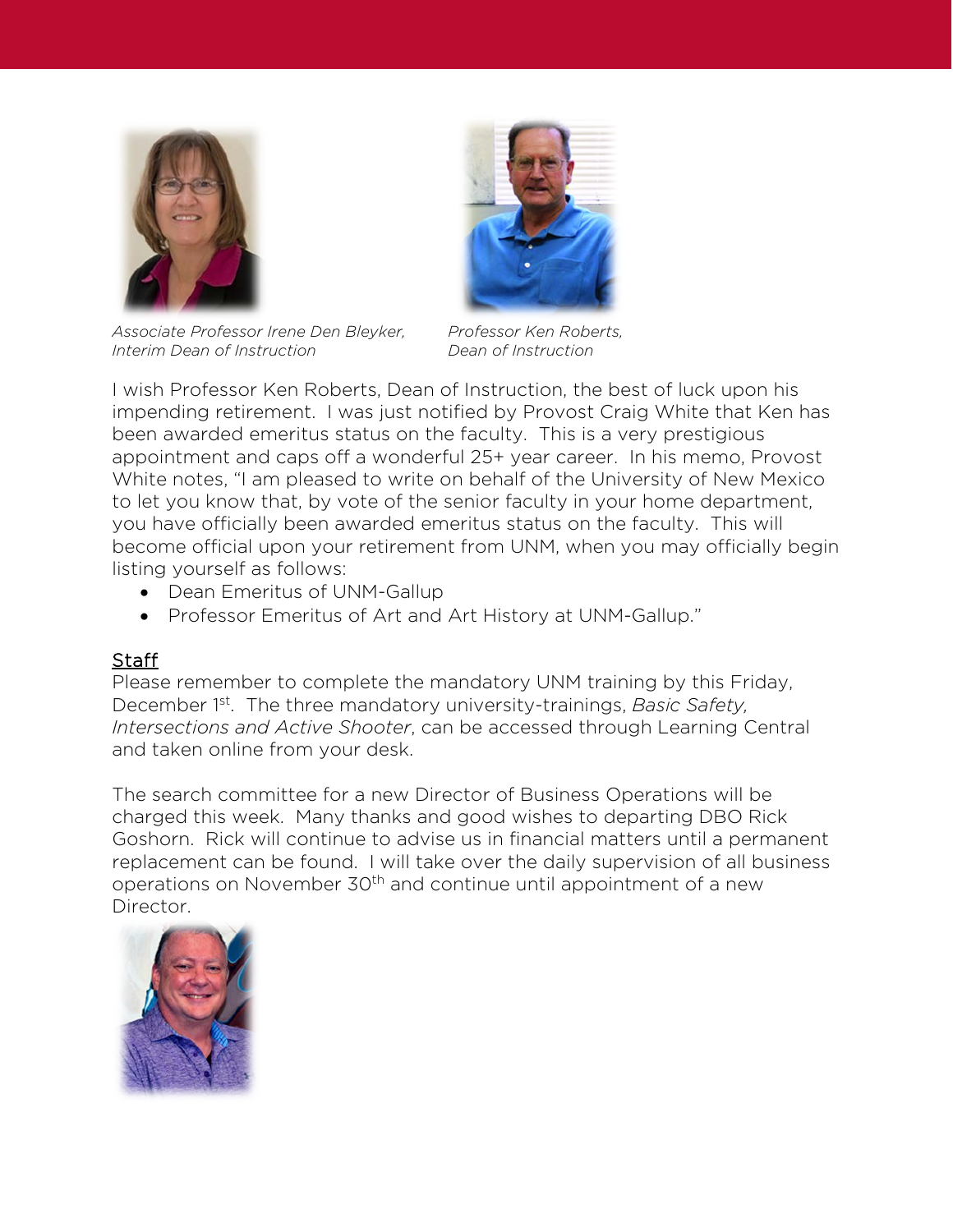*Richard Goshorn, Director of Business Operations*

### Student Success

*.* 

I was very fortunate to have attended my first TRIO Student Support Services Thanksgiving celebration on Monday, 11/20 and even had the chance to jump in the serving line and dish out some great food to students and their families. I am impressed with the work of the TRIO program and the efforts made by program director Kim Simms to provide personalized support services to our qualifying students. *TRIO Thanksgiving Dinner*



Many thanks to Middle College High School Principal Robert Hunter who allowed me to visit with students on Tuesday. It was a delight to meet with the students, learn of their operational structure, partnership agreements and funding models. This is a great program. Their students are our students and we share in their successes.



*Dr. Robert Hunter, Principal, MCHS Teaching students in Navajo Government class*

#### Community

This has been a busy week for me governmentally as I had the opportunity to engage with several of our local community leaders. I was able to visit with Mayor Jackie McKinney, Representative Patty Lundstrom and Senator George Munoz. Still on the schedule is a meeting with a representative from Senator Martin Heinrich's office later this week. We have some impressive opportunities to work together with our legislators to improve student outcomes and initiate great community relations.